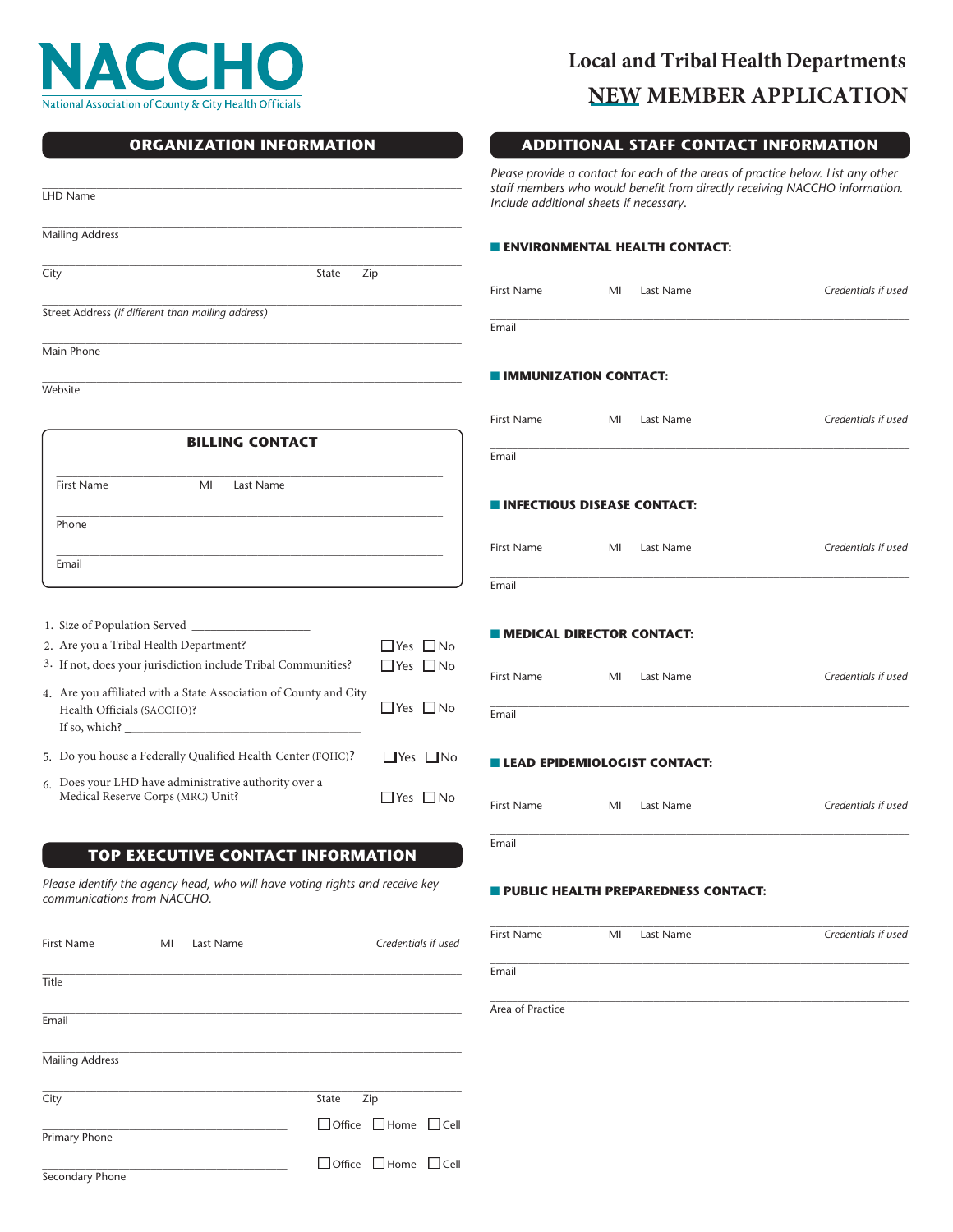### **ADDITIONAL STAFF**

| First Name   | MI             | Last Name | Credentials if used | First Name | M <sub>l</sub> | Last Name | Credentials if used |
|--------------|----------------|-----------|---------------------|------------|----------------|-----------|---------------------|
| Email        |                |           |                     | Email      |                |           |                     |
| Title        |                |           |                     | Title      |                |           |                     |
| First Name   | MI             | Last Name | Credentials if used | First Name | MI             | Last Name | Credentials if used |
| Email        |                |           |                     | Email      |                |           |                     |
| Title        |                |           |                     | Title      |                |           |                     |
|              |                |           |                     |            |                |           |                     |
| First Name   | M <sub>l</sub> | Last Name | Credentials if used | First Name | M <sub>l</sub> | Last Name | Credentials if used |
| Email        |                |           |                     | Email      |                |           |                     |
| Title        |                |           |                     | Title      |                |           |                     |
| First Name   | MI             | Last Name | Credentials if used | First Name | MI             | Last Name | Credentials if used |
| Email        |                |           |                     | Email      |                |           |                     |
| Title        |                |           |                     | Title      |                |           |                     |
| First Name   | MI             | Last Name | Credentials if used | First Name | MI             | Last Name | Credentials if used |
| Email        |                |           |                     | Email      |                |           |                     |
| Title        |                |           |                     | Title      |                |           |                     |
| First Name   | MI             | Last Name | Credentials if used | First Name | MI             | Last Name | Credentials if used |
| Email        |                |           |                     | Email      |                |           |                     |
| Title        |                |           |                     | Title      |                |           |                     |
| First Name   | MI             | Last Name | Credentials if used | First Name | MI             | Last Name | Credentials if used |
| Email        |                |           |                     | Email      |                |           |                     |
| Title        |                |           |                     | Title      |                |           |                     |
| First Name   | MI             | Last Name | Credentials if used | First Name | MI             | Last Name | Credentials if used |
| Email        |                |           |                     | Email      |                |           |                     |
| <b>Title</b> |                |           |                     | Title      |                |           |                     |
| First Name   | MI             | Last Name | Credentials if used | First Name | MI             | Last Name | Credentials if used |
| Email        |                |           |                     | Email      |                |           |                     |
| Title        |                |           |                     | Title      |                |           |                     |
| First Name   | MI             | Last Name | Credentials if used | First Name | MI             | Last Name | Credentials if used |
| Email        |                |           |                     | Email      |                |           |                     |

Title

Title